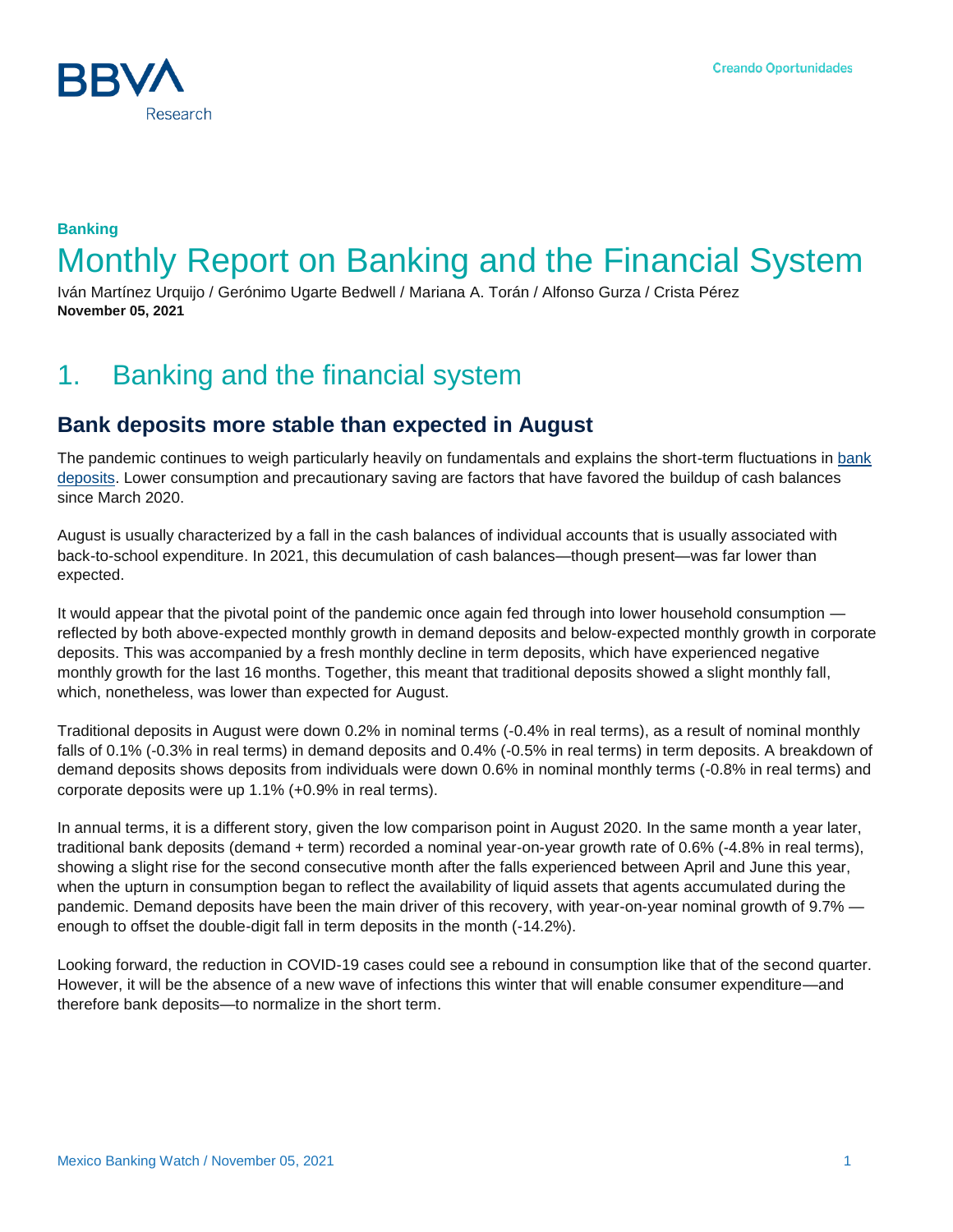

### **The recovery in corporate lending lags behind that of total lending**

In August 2021, the nominal balance of the [current loan portfolio granted by commercial banks](https://www.bbvaresearch.com/publicaciones/mexico-credito-a-empresas-rezaga-recuperacion-del-credito-total-que-en-agosto-cayo-31/) to the non-financial private sector (NFPS) fell 3.1% year-on-year (-8.3% in real terms). This decrease was the smallest since March 2021, which not only signals that the accounting effect of the availability of corporate credit facilities in 2020 has diminished, but also that there has been a certain degree of recovery in the demand for bank financing.

Turning to the consumer portfolio, most segments performed better (either with higher growth or a lower fall) in nominal terms, even with a lower level of inflation than that recorded in July, which could be attributed to the recent improvement in household consumption and employment indicators.

There has been a contraction in nominal balances across the board in the corporate portfolio, with year-on-year declines in all productive activity. Nonetheless, analysis of the monthly growth rates demonstrates nominal and real growth in some of these activities, suggesting a pickup in demand for funding in certain sectors, which could be reflected in the unevenness of the recovery in the different sectors of the economy. Although investment and business confidence indicators point to a potential upturn in the corporate portfolio, it would appear that due to the inertia that exists, this is not happening at the same rate to the demand for corporate loans — so the recovery of corporate loans within total loans may be delayed.

The housing portfolio has maintained positive growth rates in both nominal and real terms, and its performance has improved in year-on-year terms for the fifth month running. However, the decline in formal job creation during the health crisis in 2020 could have something of a lagged effect on this portfolio — implying a slowdown from its current performance in the medium term.

Balances through to August this year, appear to confirm the upward trend seen in the consumer and housing portfolios: though the corporate portfolio still seems a long way off reaching positive terrain in either annual or monthly terms. Aggregate contraction was lower than that seen in July and the road to recovery in terms of portfolio growth seems clearer.

#### **The crypto ecosystem and financial stability challenges: IMF**

On October 6, 2021, the International Monetary Fund (IMF) published its [Global Financial Stability Report,](https://www.imf.org/en/Publications/GFSR/Issues/2021/10/12/global-financial-stability-report-october-2021) which included a section on cryptocurrencies. The report highlighted that back in 2018, the Financial Stability Board concluded that crypto assets did not pose a material risk to global financial stability. However, this market has changed considerably since the pandemic.

The market capitalization of cryptocurrencies almost tripled between January and May 2021, to reach a record high of USD 2.5 trillion. Subsequently—reflecting the extremely volatile nature of this type of asset—this was followed by a 40.0% fall in their value before rising once again to just above USD 2.0 trillion at the end of the third quarter.

One reason for the rise in market capitalization is increasing investor interest in Stablecoins, which are a class of crypto asset that aims to anchor its value to a specific asset or group of assets. Daily Stablecoin trading volumes stood at around USD 175 billion in May 2021. Their relative price stability compared to other crypto assets (e.g. Bitcoin), along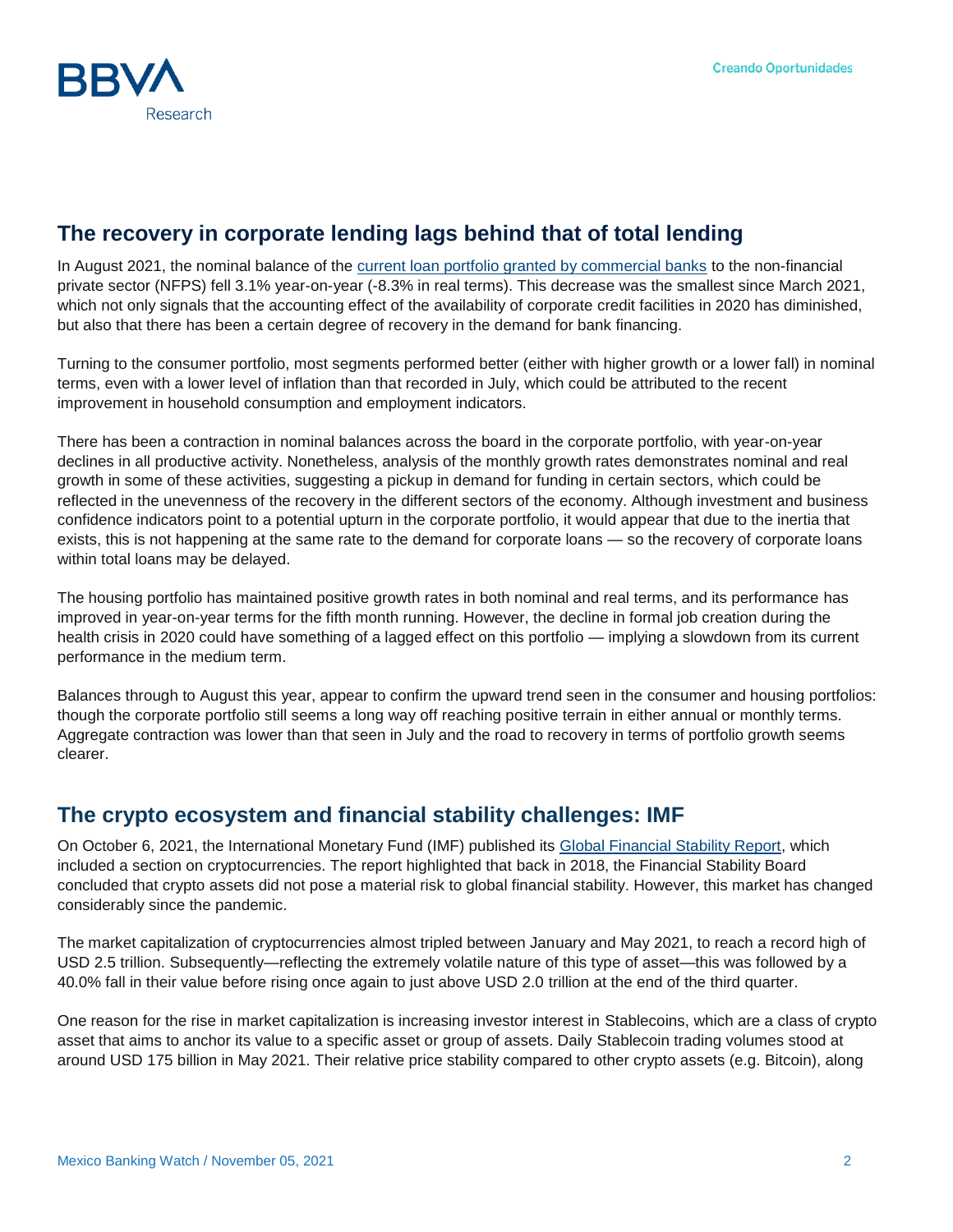

with their use for settlement of spot and derivatives trades in specialized markets, has enabled them to establish their position as the crypto asset with the highest trading volume.

Without doubt, another factor that has attracted investors' attention is the high returns offered by crypto assets. The IMF report makes an interesting comparison in this regard which shows that in terms of risk-adjusted returns (Sharpe ratio) the performance of Bitcoin—and crypto assets in general—is no different to that of other traditional asset classes, such as equity markets.

In fact, over the past year, the risk-adjusted returns on Bitcoin are below those received from US leveraged loans and are around 0.5pp, per unit of risk, above those obtained by the S&P 500. In addition, the report highlights that the diversification benefits of crypto assets are limited. This is not only because their correlation with other asset classes increased significantly during the latest episodes of market stress, but also because it is expected to continue increasing as institutional investors become more involved.

Faced with this growth in the crypto asset ecosystem, the IMF concluded that, at a global level, financial stability risks appear contained for now. However, it recognized that the macroeconomic risks of crypto assets could be significantly higher for some emerging market and developing economies where adoption has progressed fast.

The report distinguishes two factors that could explain crypto adoption: 1) Weak central bank credibility and a vulnerable banking system that may trigger the search for an asset that is a safer store of value; 2) Inefficiencies in payment systems and limited access to financial services.

The report clearly states that the adoption of a crypto asset as the main national currency carries significant risks and is not advisable. Although, for now, the probability of this occurring is low for most countries, the report concludes by highlighting a series of risks resulting from more extensive adoption of Stablecoins among the population, these include: 1) Increased tax evasion and reduced seigniorage; 2) Difficulties in effectively implementing monetary policy; 3) A greater proclivity to capital outflows that affect the foreign exchange market; and 4) More pressure on the banking sector as the crypto assets ecosystem becomes an alternative to bank intermediation. In other words, stronger competition for customer deposits from crypto assets may drive local banks toward less stable and more expensive funding sources to maintain loan growth.

#### **During 2020, there was an increase in wire transfers and correspondent banking, alongside a reduction in the number of branches.**

The National Banking and Securities Commission (Comisión Nacional Bancaria y de Valores — CNBV) published the [2021 Annual Financial Inclusion Outlook,](https://www.cnbv.gob.mx/Inclusi%c3%b3n/Anexos%20Inclusin%20Financiera/Panorama_IF_2021.pdf) with data through year-end 2020. The report presents the progress made in providing the infrastructure to offer financial services, deposit accounts, loans, payment methods and other matters related to financial inclusion.

The number of branches totaled 16,135 at the end of 2020—down 4.4% year-on-year—, with municipal coverage of 50% and demographic coverage of 92%. Of these branches, 75% (12,181) were part of a multiple service bank network, while of the remaining 25%, 2,174 belonged to savings and loan cooperatives (SOCAPS), 1,162 to popular financial companies (SOFIPOS) and 618 to development banking institutions. Mexico City (CDMX) consolidated its position as the state with the most branches (1,828), with Tlaxcala taking last place with a total of 110.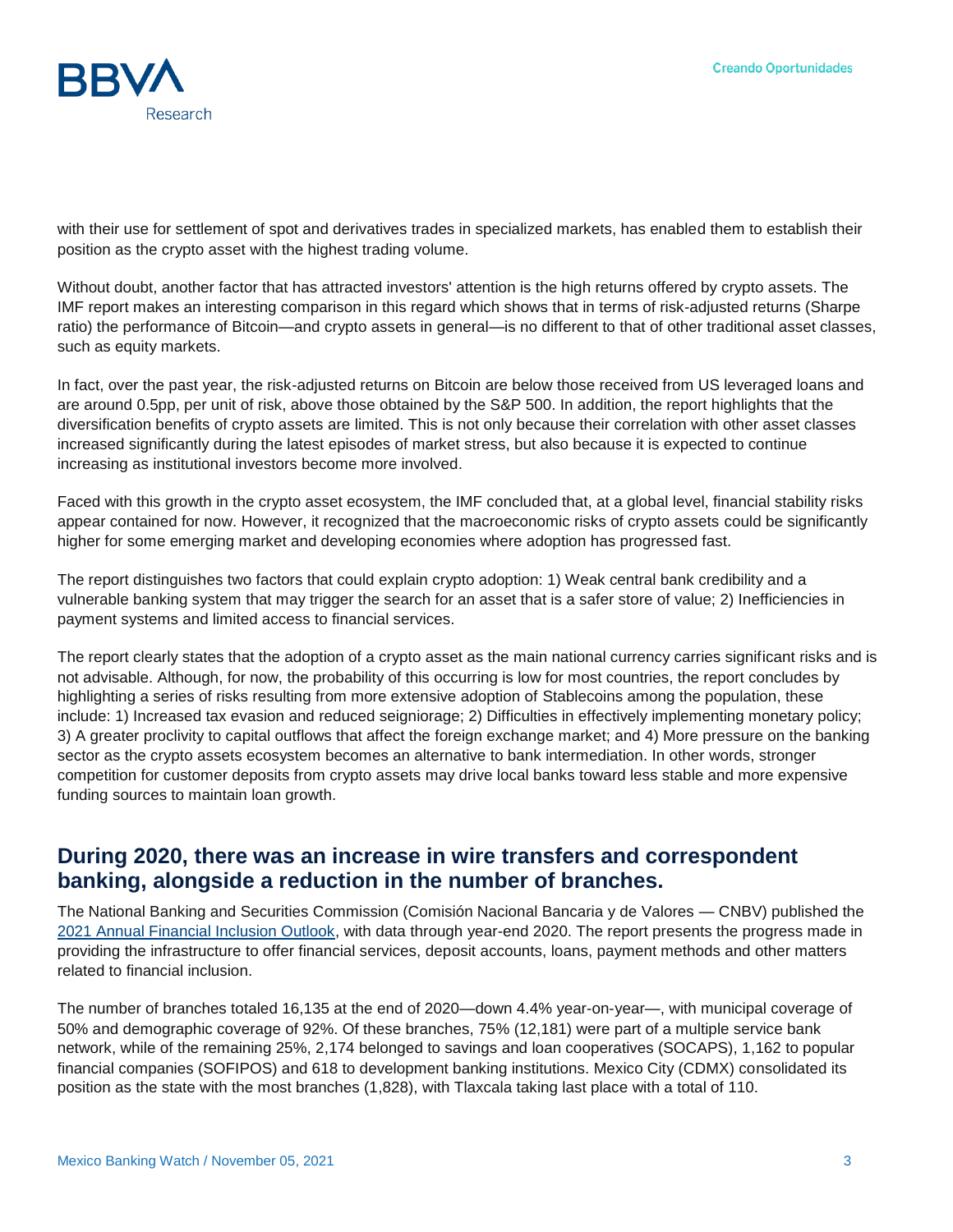

At year-end 2020, there were 46,162 correspondent banks, up 3.3% year-on-year, with municipal coverage of 73% and demographic coverage of 98%. The most frequently undertaken transactions were related to deposits, which accounted for 81% of the total. The state with the most correspondent banks was Mexico (EDOMEX) with 3,833, while Campeche came in last with 337.

The number of ATMs increased in 2020 by 2.5% year-on-year to 59,415, with municipal coverage of 59% and demographic coverage of 95%. By state, similar to the branches, CDMX had the most ATMs (8,522) and Tlaxcala had the least (380). It should be noted that there was an increase of 3% in the number of ATMs where only withdrawals could be made and of 18% in those where only deposits were possible, while there was a fall of 2% in the same period in those ATMs where both services were available.

There were 44,189 transfers per 10,000 adults in 2020, the total amount of which represented 160.2% of GDP. Most of this amount refers to Internet transfers, mainly as interbank transactions, with a total of 43.9 wire transfers per capita during the year. Likewise, the report refers to the correlation between the level of education of the population and the use of digital payment methods. In descending order, the percentage of the population that makes digital payments by level of education was: graduate or higher (42%); upper secondary (20%); secondary (13%); and primary (10%).

#### **Better conditions for the granting of commercial bank mortgages and a change in their destination.**

The Bank of Mexico (Banco de México — Banxico) updated its [Report on basic indicators of housing loans,](https://www.banxico.org.mx/publicaciones-y-prensa/rib-creditos-a-la-vivienda/%7b32CF1908-262C-08CE-23D6-3A20E85056EB%7d.pdf) with data through March 2021. This report also includes all of the loans given by commercial banks, and those granted by Infonavit, Fovissste and other public bodies. From April 2020 through March 2021, these intermediaries granted 476,000 home loans, 8.8% fewer than in the previous twelve months (April 2019 through March 2020). Infonavit and Fovissste granted 77% of these loans, followed by commercial banks, with a share of 21.3% and by other public bodies with one of 1.7%.

The total granted from this source amounted to MXN 353.4 billion, from April 2020 through March 2021, representing a fall in real terms of 6.9% year-on-year (MXN 362.7 billion granted in the previous year). Of this total, 52.2% came from Infonavit and Fovissste loans, 47.1% from commercial banks and only 0.4% from other public bodies.

The total portfolio of the loans granted by commercial banks amounted to MXN 1.0061 trillion, reflecting real growth of 4.2% from April 2020 through March 2021 (down 7% on the previous year). It is worth noting that the NPL rate of the housing portfolio has deteriorated in the last 24 months — from 2.6% in March 2019 to one of 3.6% in March 2021.

Looking at the comparable loan portfolio<sup>1</sup>, it can be seen that in the period April 2020 through March 2021, 109,579 loans were granted for a total of MXN 184.3 billion — an increase of 3.4% in the number of loans and of 6.8% in real terms on the amount of loans granted from April 2019 through March 2020. Also of note was the increase in the number of loans granted for home improvements and repayment of debts (which almost doubled its share of the total loans granted from 6.7% from April 2019 through March 2020 to 13.1% April 2020 through March 2021) and a lower

l

<sup>&</sup>lt;sup>1</sup> Refers to the housing loans granted with similar conditions by different financial institutions, which are offered to the general public and for which the terms have not changed since they were initially introduced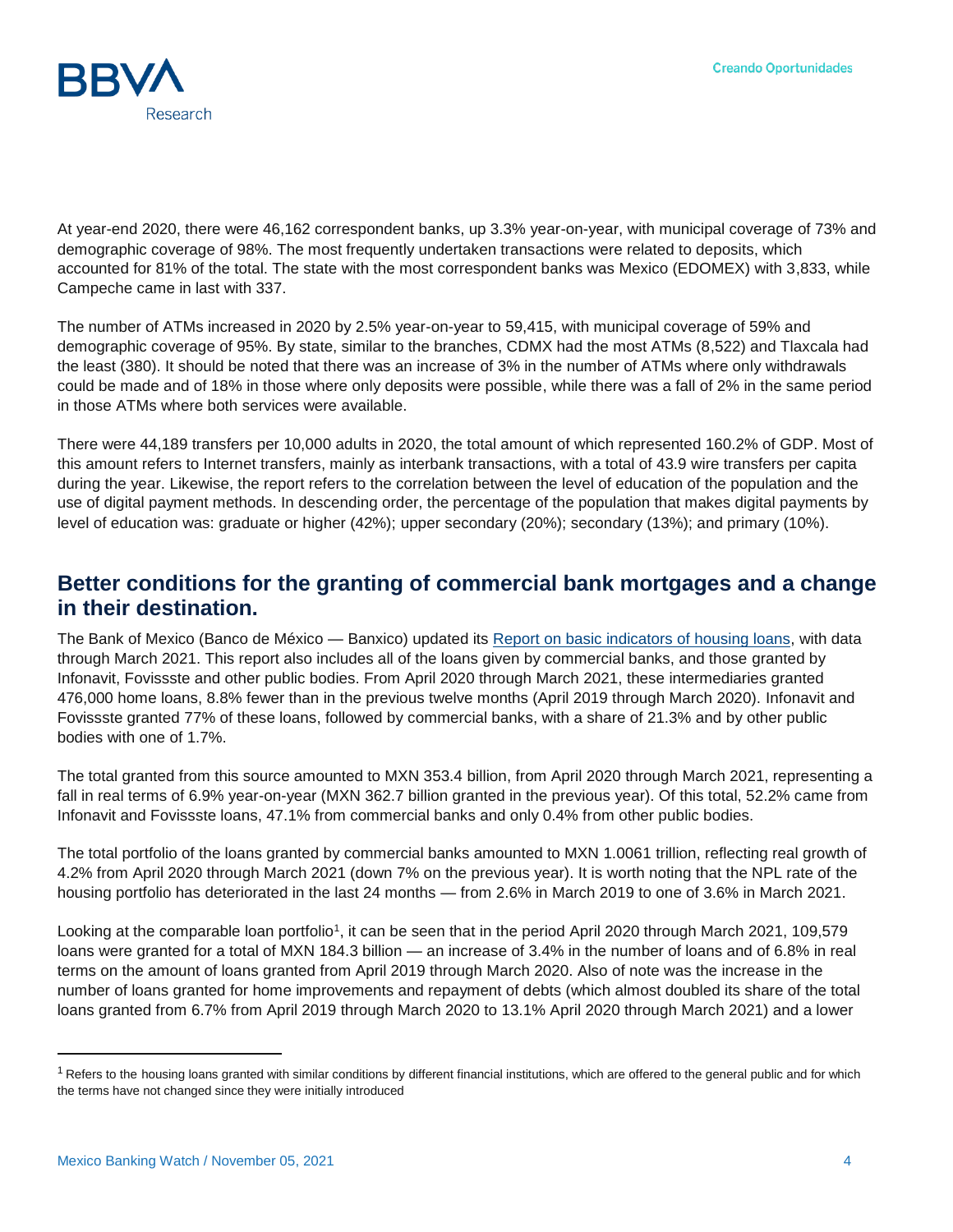

percentage used to buy homes, for self-build construction and liquidity (which fell from a share of 93.3% to 86.9% in the period in question).

In relation to the last twelve months for this subgroup of loans (the comparable loan portfolio), the report also recognizes an increase in the average loan amount up to around MXN 1.759 million (a real increase of 3.3%), a longer average term (up from 18 to 19 years) and a lower average weighted interest rate (down from 10.2% to 9.1%).

#### **Auto loans granted by commercial banks fell in real terms, despite better term and interest rate conditions being available.**

Banxico updated its [Report on basic auto lending indicators,](https://www.banxico.org.mx/publicaciones-y-prensa/rib-creditos-automotrices/%7b95AEA148-02A5-FE45-4C8C-0FAAB2183319%7d.pdf) with data through April 2021. For the multiple service bank sector as a whole, last year, the balance of the auto loans granted by banks (15.1% of the total) fell 7.6% in real terms — lower than the contractions seen in other consumer lending segments, like credit cards or personal loans. The auto portfolio NPL rate increased from 2.3% in April 2020 to 3.2% in April 2021, which, despite being the second lowest in the consumer loan portfolio in April 2021, experienced the worst deterioration (90bp) in the previous twelve months.

In the last year, 376,474 auto loans were granted for a total of MXN 80.9 billion, of which 75% were placed by commercial banks and the rest by financial institutions associated with automobile manufacturers. The average amount of the loan from commercial banks was MXN 236,013, some 5% lower than the average amount granted by the financial institutions associated with automobile manufacturers. Despite this difference, traditional banks granted loans with a longer average term (54 vs 51 months) and a lower average interest rate (12.2% vs 13.1%).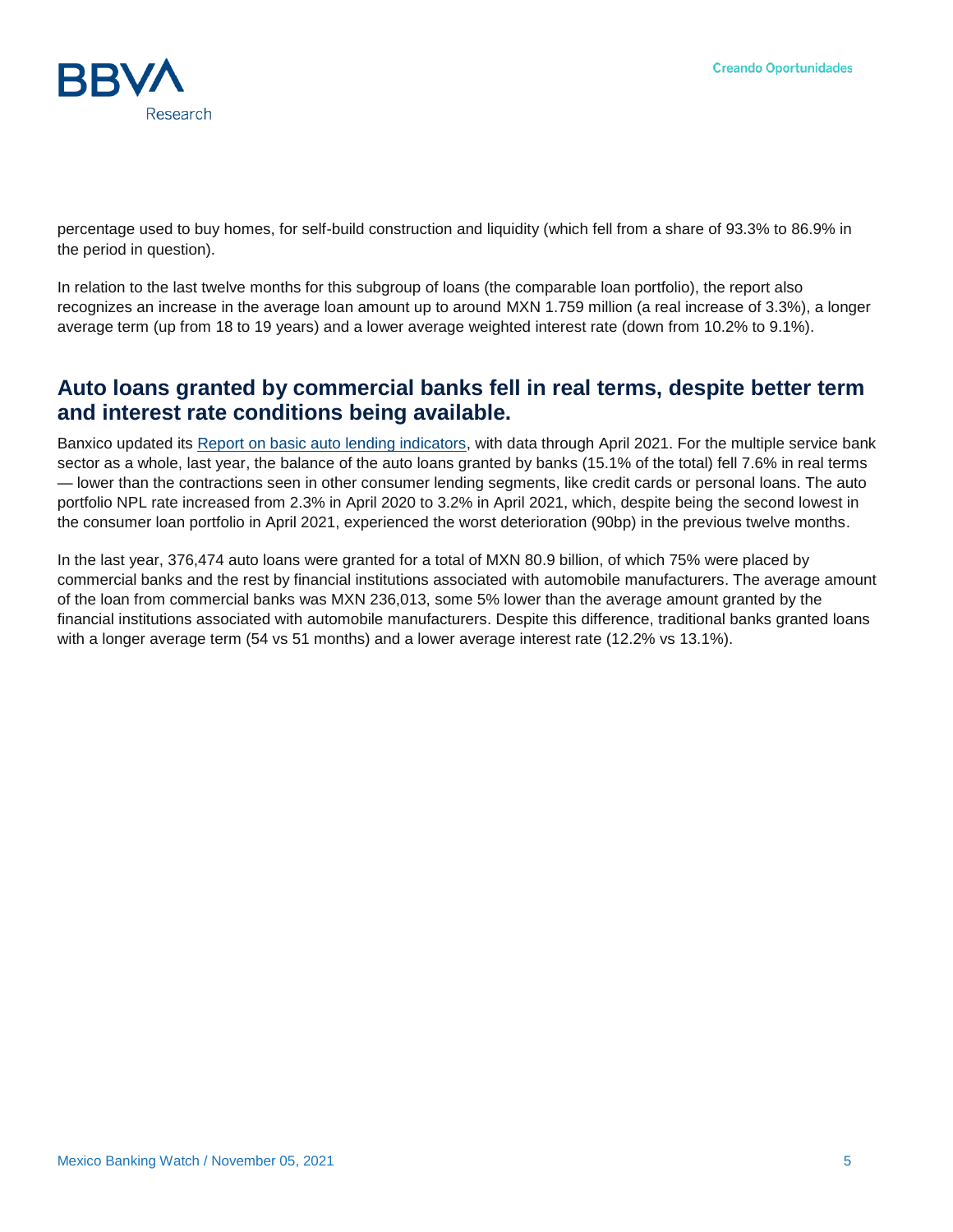# 2. Financial Markets

#### **Above-forecast corporate earnings releases see risk appetite remain despite price rises**

Bottlenecks along the entire global supply chain have led to a shortage of components (e.g. semiconductors) and commodities, significant increases in delivery times of goods and a general rise in prices for both producers and consumers.

This has occurred throughout the year, however, its greater intensity and the expectation that this situation could continue well into 2022, has seen the markets begin to price in a less dovish position by de Federal Reserve. This, bit by bit, begins to put in doubt the main support for the current narrative — the idea that interest rates will remain at low levels for a long period.

The signs that inflation will remain at high levels for longer than anticipated were the main worry of financial market participants in the first half of October. However, higher than expected US corporate earnings removed these fears in the second half of the month and enabled risk asset prices to rise.

A look at **commodity market** prices gives an indication of the magnitude of shortages. The benchmark of this asset class (S&P GSCI) grew 5.5% in October, reflecting a general rise in its main components, with monthly increases in the sub-indices of energy (7.4%), industrial metals (3.6%), agriculture (2.4%) and precious metals (2.2%).

There are also products within these sub-indices with even bigger increases — such as copper, which experienced a price increase of 6.8% in October. It is worth recalling that only a few months ago, the slowdown of the Chinese economy was expected to lead to a fall in the price of various commodities.

In line with expectations of higher prices for longer, **the US yield curve** flattened during October, when a 22bp increase was observed in the 2-year tranche, in response to expectations that the Fed would adopt a more hawkish stance. On the long end of the curve, the 10-year Treasury yield-to-maturity (YTM) increased 6bp to end the month at 1.55%. The lower increase at the long-end of the curve could be consistent with expectations that a stricter monetary policy stance would result in lower inflation in the medium term. As a result, the slope of the US curve tightened 15bp to close October at 1.1%.

In the Mexican fixed income market, higher than expected inflation figures, along with the spike in the US curve, led to a 13bp YTM rise in the 10 year maturity. As a result the 10-year Mbond ended October with a yield of 7.5% — its highest level since the first quarter of 2020.

Despite the movements in the fixed income market, **equity markets** continued their winning streak in October, which occurred over two separate periods. Up to October 13, when corporate earnings releases began to be published, the global stock market benchmark (MSCI World) recorded gains of 1.08%, reflecting an increase of 1.3% in the S&P500, a modest 0.8% in the Nasdaq, 1.2% in the EuroStoxx600 and a rise of 0.6% in the emerging markets benchmark (MSCI EM).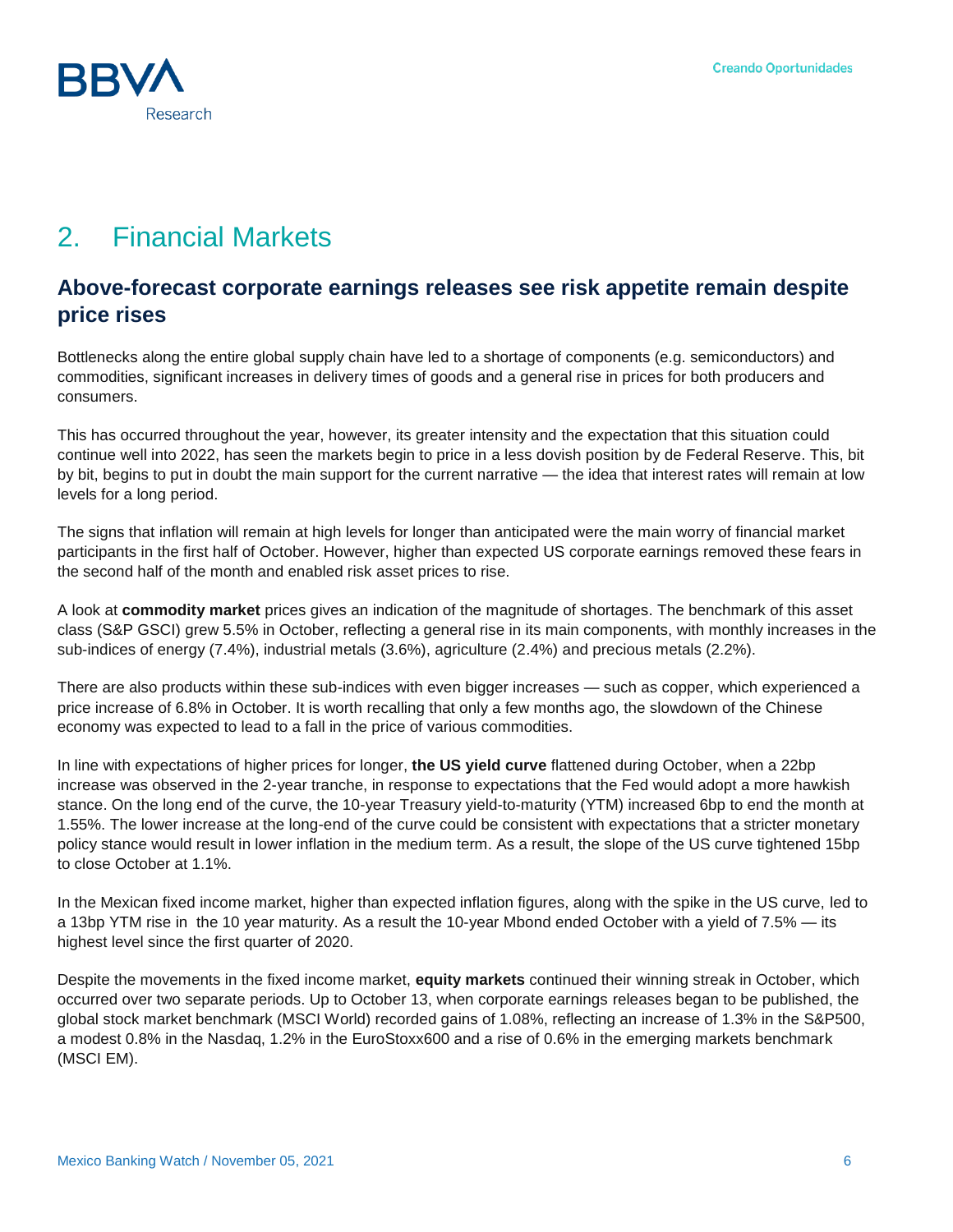

In the second half of October, US stock markets rallied: the S&P500 grew 5.5%—led by tech stock—and the Nasdaq advanced 6.4%. This acceleration was shared to a lesser extent by European markets (Eurostoxx 600 up 3.3%) but not by emerging markets (down 0.4%). The fall in the **CPI** in the second half of the month (-1.0%) was enough for the Mexican stock market index to end October with a slight drop of 0.1%.

Finally, in the **foreign exchange market**, the US dollar had mixed results in October. It depreciated 0.1% against other developed market currencies and appreciated 0.8% against those of emerging markets — affected by the significant depreciation in the Turkish Lira. The Mexican peso appreciated 0.4%, the eleventh most depreciated emerging market currency. The reduction in risk aversion in the second half of the month favored the peso and enabled the exchange rate to end the month below MXN 20.6/USD after having gone as high as MXN 20.9 on October 11.

Recent data and events have made it clear that "transitory" is not the best adjective to describe the current rise in prices. However, current FED communication in the light of last year's changes to its Monetary Policy Framework, provede the markets some confidence that interest rates can still be kept low for a good while yet.

In such a scenario, investors' attention will be increasingly on the US labor market, particularly in relation to wages, because of their potential impact on inflationary expectations. If these remain high or even rise, the idea that the FED finds itself "behind the curve" could begin to gain ground and the market could further price in a "policy mistake", as it did at the end of 2018.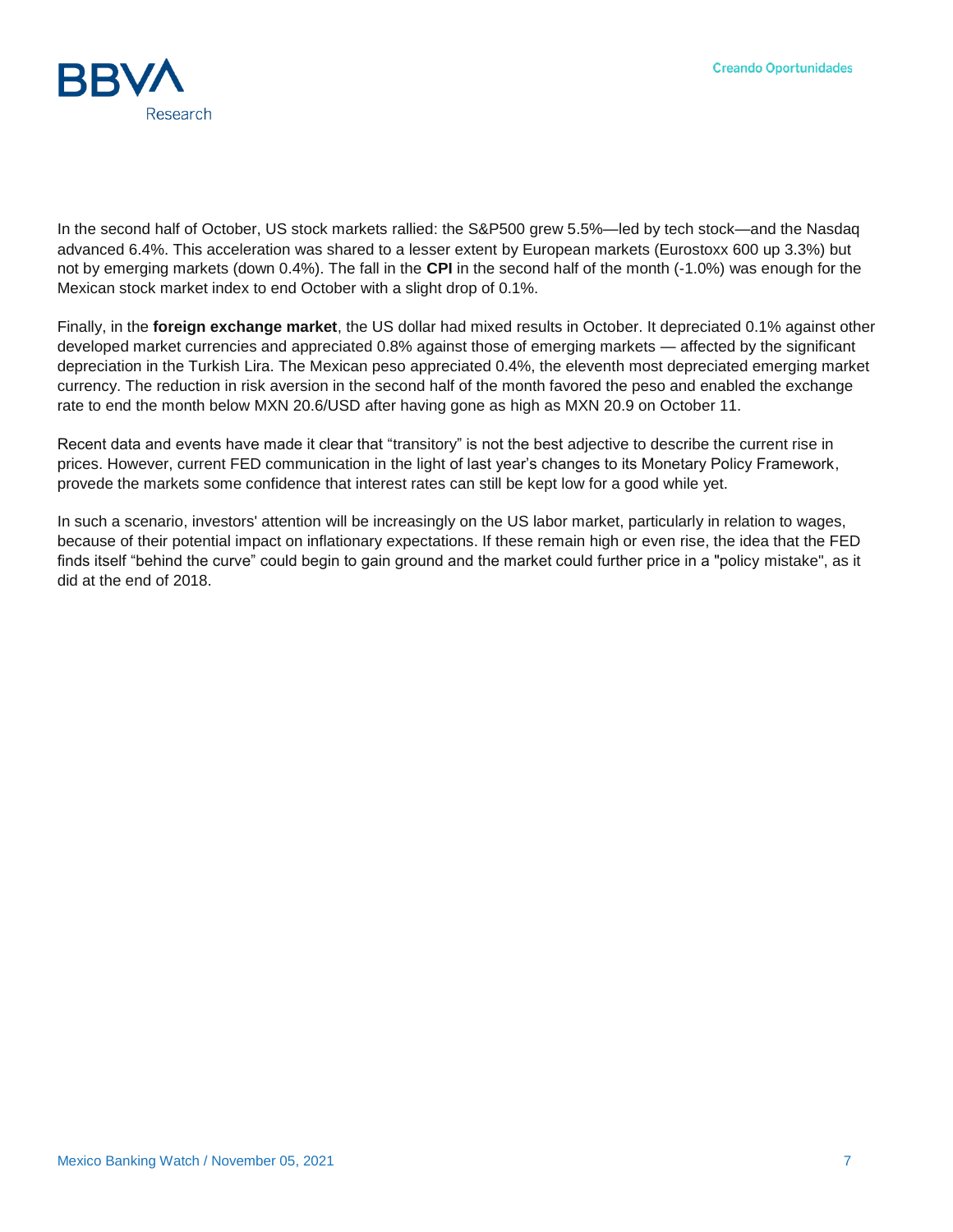

# 3. Regulation

### **Publications in the DOF (Diario Oficial de la Federación – Official Gazette of the Mexican Federation)**

[22.10](http://dof.gob.mx/nota_detalle.php?codigo=5633533&fecha=22/10/2021) Banxico published Circular 7/2021 aimed at credit institutions, brokerage firms, investment funds and investment companies specializing in pension funds, relating to the amendments to Circular 2/2011, with the purpose of increasing the flexibility of the Rules for Government Securities Swaps, to allow the inclusion of any debt instrument issued by the Federal Government. Additionally, it includes the Swap Auction System that allows positions to be presented through the Accountholder Service System (SIAC); it adjusts the terms under which Banxico can authorize other financial institutions to present their positions in auctions; limits the participation of certain institutions when their positions do not comply with sound market practices; includes fixed rate or price auctions, as determined by Banxico; and modifies the formulas for the settlement of government securities.